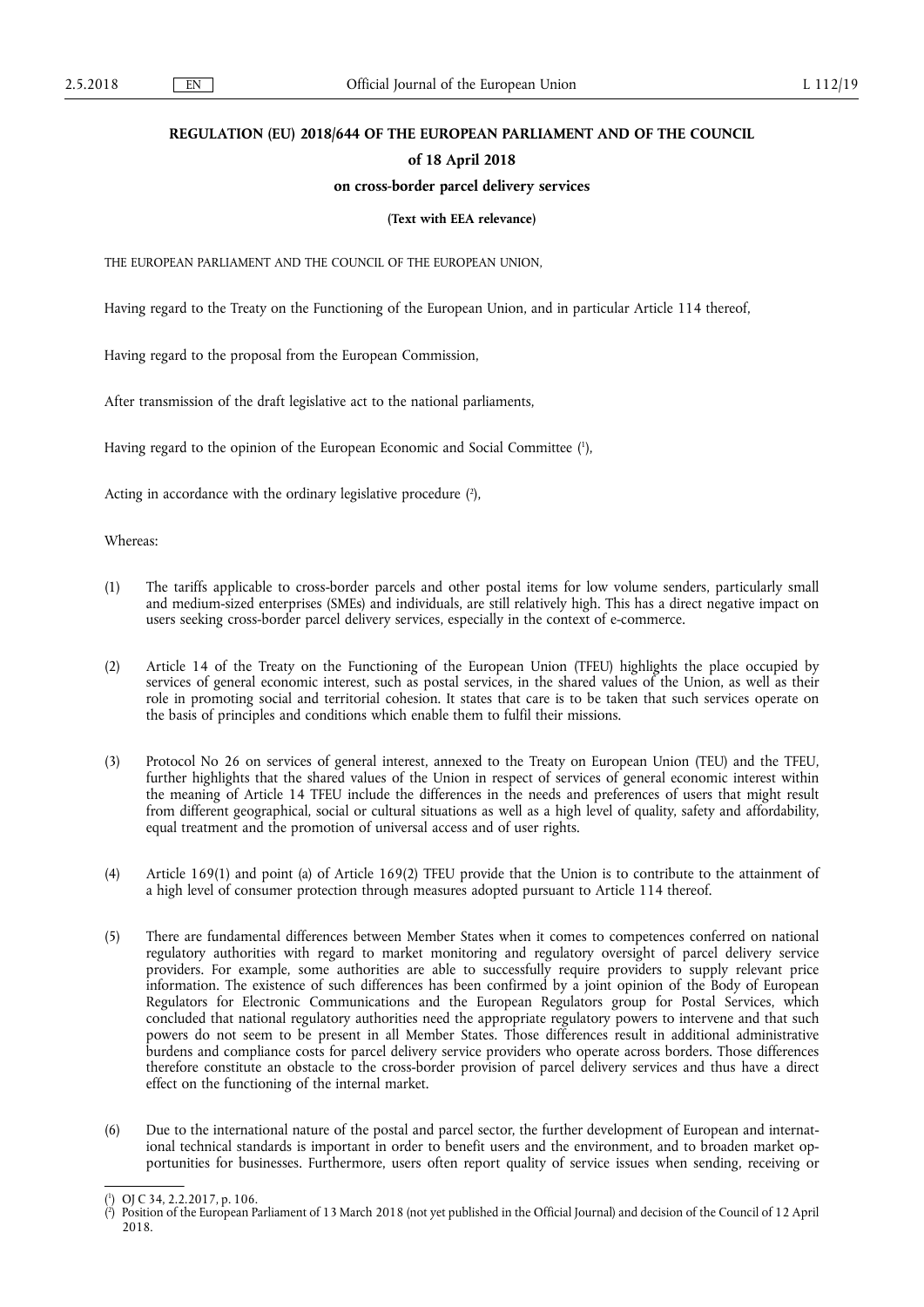returning cross-border parcels. There is, therefore, an equal need for further improvements in the quality of service standards and in the interoperability of cross-border parcel delivery services. Both should be prioritised further in accordance with Directive 97/67/EC of the European Parliament and of the Council ( 1 ), through the European Committee for Standardization (CEN) and otherwise. More progress is also needed in making services more efficient, which should, in particular, take into account the interests of users.

- (7) Standardisation of postal services and the improvement of quality of service in support of Directive 97/67/EC is a strategic priority of the Union, which should be further pursued. Technical standardisation is indispensable for the promotion of interoperability between national networks and for the existence of an efficient universal service. In August 2016, the Commission submitted a fourth standardisation request to CEN with the aim of establishing a work programme and providing a final report in August 2020 ( 2 ). That work programme should, in particular, take into account the interests of users and environmental considerations, as well as efficiency, and should contribute to promoting the creation of a Digital Single Market for the Union.
- (8) The market for cross-border parcel delivery services is diverse, complex and competitive, with different providers offering different services and prices depending on weight, size and format of parcels sent, as well as on their destination, any added value features, such as traceability systems, and the number of parcels sent. In several Member States, universal service providers do not have a majority share of the parcel delivery service market. That diversity makes it hard for consumers and users to compare parcel delivery services offered by different providers, in terms of quality and price, because they are often not aware of the existence of different parcel delivery options for similar services in cross-border online trade. It should be made easier, in particular, for SMEs and individuals to access the relevant information. Moreover, small and medium-sized traders have identified delivery concerns as an obstacle when selling cross-border.
- (9) In order to improve cross-border parcel delivery services, especially for individuals and micro and small businesses, including those in remote or sparsely populated areas, and for individuals with disabilities or with reduced mobility, it is necessary to improve the access to and transparency of public lists of tariffs for a limited set of cross-border parcel delivery services. Making cross-border prices more transparent and easily comparable across the Union should encourage the reduction of unreasonable differences between tariffs, including, where applicable, unjustified differences between domestic and cross-border tariffs.
- (10) Single-piece parcel services are part of the universal service in every Member State and also represent the services that are most frequently used by individuals and small businesses. Improving the transparency and affordability of single-piece tariffs is necessary for the further development of e-commerce.
- (11) Many companies that sell, used to sell or have tried to sell online consider high delivery costs together with expensive complaints processes and guarantees to be a problem. Further action is needed in particular to ensure that SMEs and individuals in remote areas fully benefit from seamless cross-border parcel delivery services to which they have access and to ensure that those services are reasonably priced.
- (12) The term 'universal service providers' refers to postal operators that provide a universal postal service or parts thereof within a specific Member State. Universal service providers who operate in more than one Member State should be classified as a universal service provider only in the Member State or States in which they provide a universal postal service.
- (13) Currently, postal services are regulated by Directive 97/67/EC. That Directive establishes common rules governing the provision of postal services and the universal postal service within the Union. It focuses primarily, but not exclusively, on national universal services and does not address regulatory oversight of parcel delivery service providers. Compliance with the minimum universal service requirements laid down in that Directive is ensured by national regulatory authorities designated by Member States. This Regulation therefore complements, insofar as cross-border parcel delivery services are concerned, the rules set out in Directive 97/67/EC. This Regulation is without prejudice to the rights and guarantees set out in Directive 97/67/EC, including in particular the continued provision of a universal postal service to users.

<sup>(</sup> 1 ) Directive 97/67/EC of the European Parliament and of the Council of 15 December 1997 on common rules for the development of the internal market of Community postal services and the improvement of quality of service (OJ L 15, 21.1.1998, p. 14).

<sup>(</sup> 2 ) Commission Implementing Decision of 1 August 2016 on a standardisation request to the European Committee of Standardization as regards postal services and the improvement of quality of service in support of Directive 97/67/EC of the European Parliament and of the Council of 15 December 1997.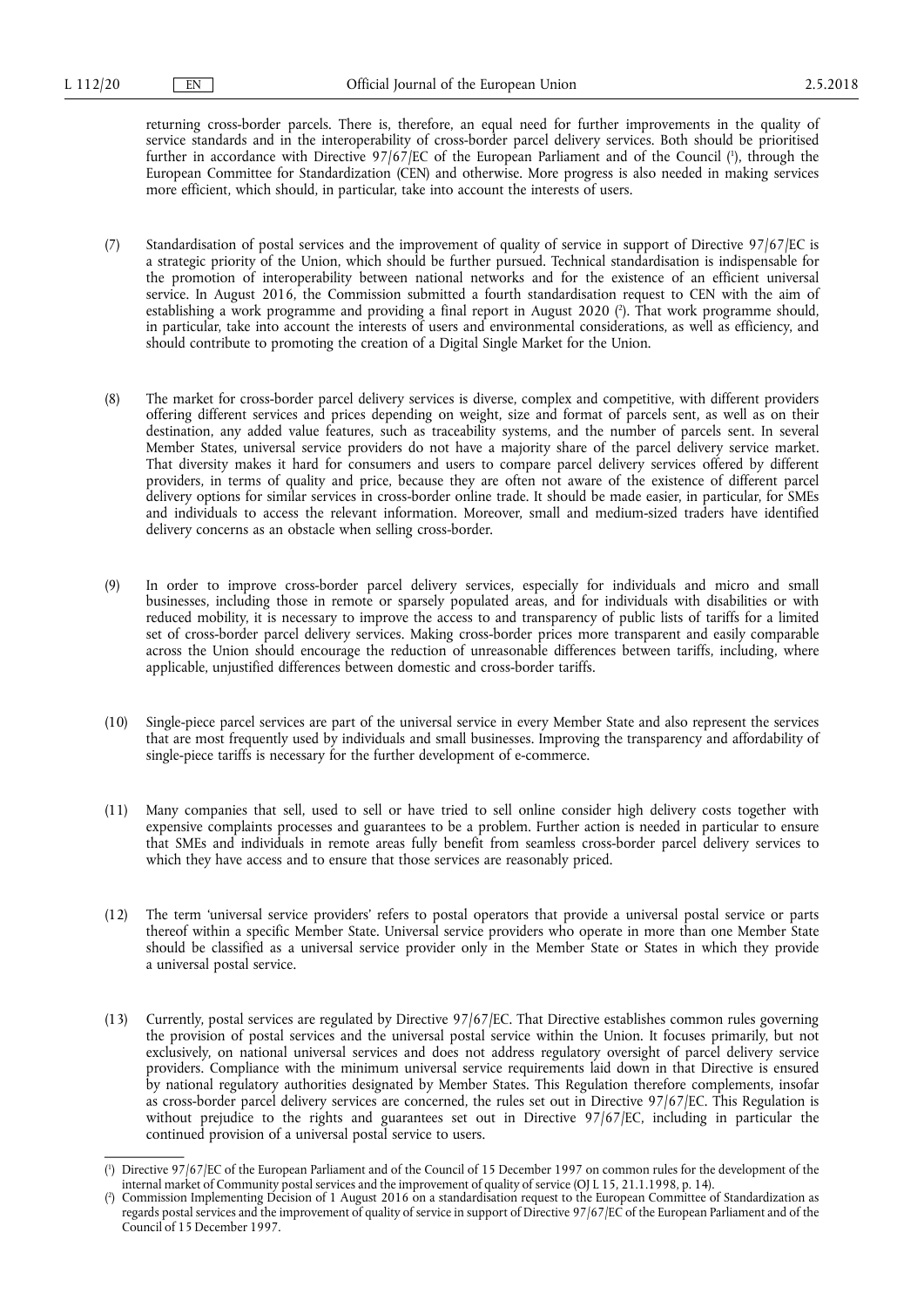- (14) This Regulation does not alter the definition of postal item in point 6 of Article 2 of Directive 97/67/EC or national law definitions based thereon.
- (15) An estimated 80 % of addressed parcels generated by e-commerce today weigh less than two kilograms, and they are often processed in the letter-post mail stream. There is a lack of information on the weight of parcels delivered by other means. It is important that those lighter items are subject to this Regulation.
- (16) For the purpose of implementing this Regulation, it is important to provide clear definitions of parcels, parcel delivery services and parcel delivery service providers and to specify which postal items are covered by those definitions. It is assumed that postal items which are over 20 mm thick contain goods other than items of correspondence, whether handled or not by the universal service provider. Postal items consisting only of correspondence should not fall within the scope of parcel delivery services. This Regulation should therefore, in line with consistent practice, cover parcels containing goods with or without commercial value weighing up to 31,5 kg, since heavier items cannot be handled by a single average individual without mechanical aids and this activity is part of the freight transport and logistics sector.
- (17) Providers of parcel delivery services using alternative business models, for example those drawing on the collaborative economy and e-commerce platforms, should be subject to this Regulation if they provide at least one of the steps in the postal delivery chain. Clearance, sorting and distribution, including pick-up services, should be considered parcel delivery services, including when they are provided by express and courier service providers, as well as consolidators, in line with current practice. Transport alone that is not undertaken in conjunction with one of those steps should fall outside the scope of parcel delivery services, including when it is carried out by subcontractors, either in the context of alternative business models or not, as it should in that case be assumed that this activity is part of the transport sector, unless the undertaking concerned, or one of its subsidiaries or linked undertakings, otherwise falls within the scope of this Regulation.
- (18) This Regulation should not apply to undertakings that are established in only one Member State and that have domestic in-house delivery networks only in order to fulfil orders of goods that they themselves have sold under a sales contract within the meaning of point 5 of Article 2 of Directive 2011/83/EU of the European Parliament and of the Council ( 1 ). Undertakings that also use domestic in-house delivery networks for the delivery of goods sold by third parties should be subject to this Regulation.
- (19) The minimum confidential information that should be forwarded to the national regulatory authorities and the procedures followed by those authorities in order to ensure compliance with the commercial nature of national operators should be defined and secure channels should be established for their communication.
- (20) It is necessary for national regulatory authorities to have knowledge, and information for statistical purposes, about parcel delivery service providers active on the market on the basis of appropriate authorisation procedures or other legal requirements. Due to the labour intensive nature of the sector and in order to limit the administrative burden on small parcel delivery service providers who are only active on a national or regional market, a threshold of fewer than 50 persons should be applied, based on the number of persons who were working for the service provider over the previous calendar year and who were involved in the provision of parcel delivery services in the Member State in which the provider is established, unless that provider is established in more than one Member State. That threshold is in line with Commission Recommendation 2003/361/EC ( 2 ), reflects the labour intensive nature of the sector, and captures most of the parcel delivery service market, especially in countries with low volumes of parcel flows. That threshold should, in particular, include persons involved in the provision of parcel delivery services such as full-time, part-time and temporary employees and self-employed persons working for the parcel delivery service provider. Breakdowns showing the number of persons by employment status should be in accordance with the national law of the Member States concerned. In certain cases, while taking into account the specificities of the Member State concerned, the national regulatory authority

<sup>(</sup> 1 ) Directive 2011/83/EU of the European Parliament and of the Council of 25 October 2011 on consumer rights, amending Council Directive 93/13/EEC and Directive 1999/44/EC of the European Parliament and of the Council and repealing Council Directive 85/577/EEC and Directive 97/7/EC of the European Parliament and of the Council (OJ L 304, 22.11.2011, p. 64).

<sup>(</sup> 2 ) Commission Recommendation 2003/361/EC of 6 May 2003 concerning the definition of micro, small and medium-sized enterprises (OJ L 124, 20.5.2003, p. 36).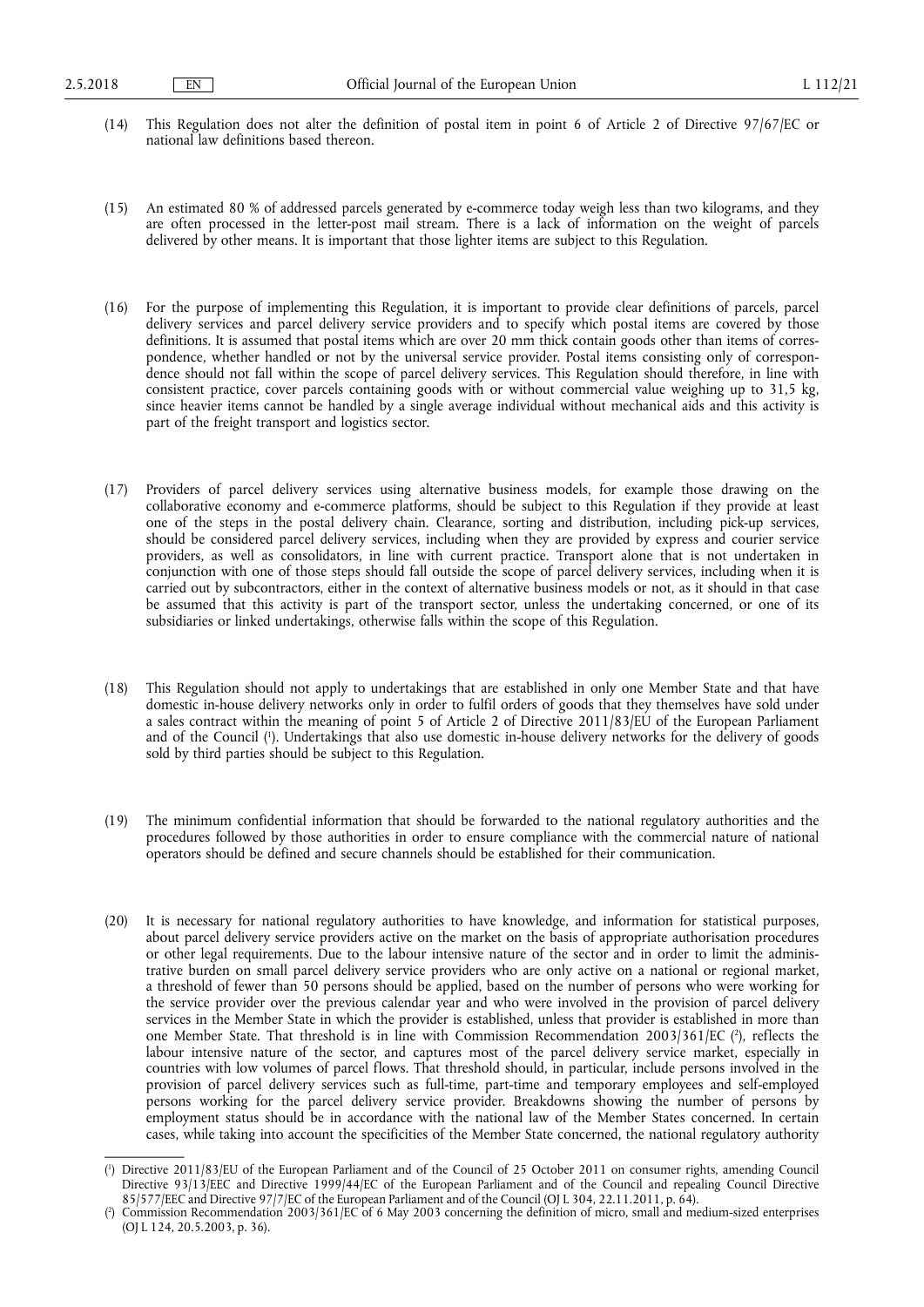should be able to lower the threshold to 25 persons, or to request the cross-border parcel delivery service provider to include in the threshold full-time, part-time and temporary employees and self-employed workers for its subcontractors, in order to increase the transparency of the cross-border tariffs and of the market as a whole.

- (21) Any submission to the national regulatory authority of information on the number of persons working for the parcel delivery service provider should be in accordance with established company reporting practices relating to statistical information. It is important in order to ensure comparability of data, while keeping the administrative burden on the providers to a minimum.
- (22) The place at which a provider is established is to be determined in accordance with the case-law of the Court of Justice of the European Union. Where a provider has several places of establishment, it is important to determine the place of establishment from which the actual service concerned is provided.
- (23) When submitting information to the national regulatory authority, the characteristics of the parcel delivery services should include the steps in the postal delivery chain (clearance, sorting, transport and distribution) undertaken by that provider, whether the service is within or outside the scope of the universal service obligation, what the territorial scope of the service (regional, domestic, cross-border) is, and whether added value is offered.
- (24) The list of postal items that are subject to price transparency measures should be limited in order to facilitate comparability and to minimise administrative burdens on cross-border parcel delivery service providers and national regulatory authorities. Standard and registered services should be included, given that these form the basis of the universal service obligation, and given the importance of track and trace functionality for ecommerce, the prices for track and trace and registered parcels should also be included, whether or not they form part of the universal service obligation, in order to ensure comparability across the Union. The focus should be on lighter weights, which make up the majority of postal items delivered by parcel delivery service providers, as well as on the prices for postal items over 20 mm thick, which are processed as letters. Only single-piece tariffs should be included since these are the prices paid by the smallest senders. The postal items concerned should be set out clearly in an Annex to this Regulation. This Regulation does not oblige cross-border parcel delivery service providers to offer all the postal items listed in that Annex. In order to ensure the accuracy of the tariff information, it should be provided by the cross-border parcel delivery service providers themselves. Those tariffs should be published by the Commission on a dedicated website which is neutral and non-commercial in character.
- (25) When national regulatory authorities objectively assess the cross-border tariffs that they consider that it is necessary for them to assess, they should base themselves on elements, such as: the domestic and any other relevant tariffs of the comparable parcel delivery services in the originating Member State and in the destination Member State; any application of a uniform tariff to two or more Member States; bilateral volumes, specific transportation or handling costs; other relevant costs and service quality standards; and, where possible without disproportionate burden, the likely impact of the applicable cross-border tariffs on individual and small and medium-sized enterprise users including those situated in remote or sparsely populated areas, and on individual users with disabilities or with reduced mobility. Those common elements may be complemented by other elements of particular relevance for explaining the tariffs in question, such as whether tariffs are subject to a specific price regulation under national legislation or whether abuses of dominant market position have been established in accordance with relevant applicable law. In addition, in order to reduce the administrative burden on the national regulatory authorities and on parcel delivery service providers subject to the universal service obligation, and in accordance with the principle of proportionality, national regulatory authorities can, when identifying which cross-border tariffs it is necessary to assess, base their identification on an objective preassessment filter mechanism.
- (26) Uniform tariffs for cross-border deliveries to two or more Member States might be important for the protection of regional and social cohesion. In that context, consideration should be given to the need to promote e-commerce and to offer new opportunities for remote or sparsely populated areas to participate in online trade, and to enhance their regional economies.
- (27) Significant differences between domestic and cross-border tariffs for parcel delivery services should be justified on the basis of objective criteria, such as specific transportation or handling costs or other relevant costs. It might be necessary for the national regulatory authority to gather evidence for the purposes of the assessment. That evidence, together with any justification of the tariffs under assessment, should be provided to the national regulatory authority upon request.
- (28) In order to ensure transparency across the Union, a non-confidential version of the assessment submitted by each national regulatory authority should be published by the Commission.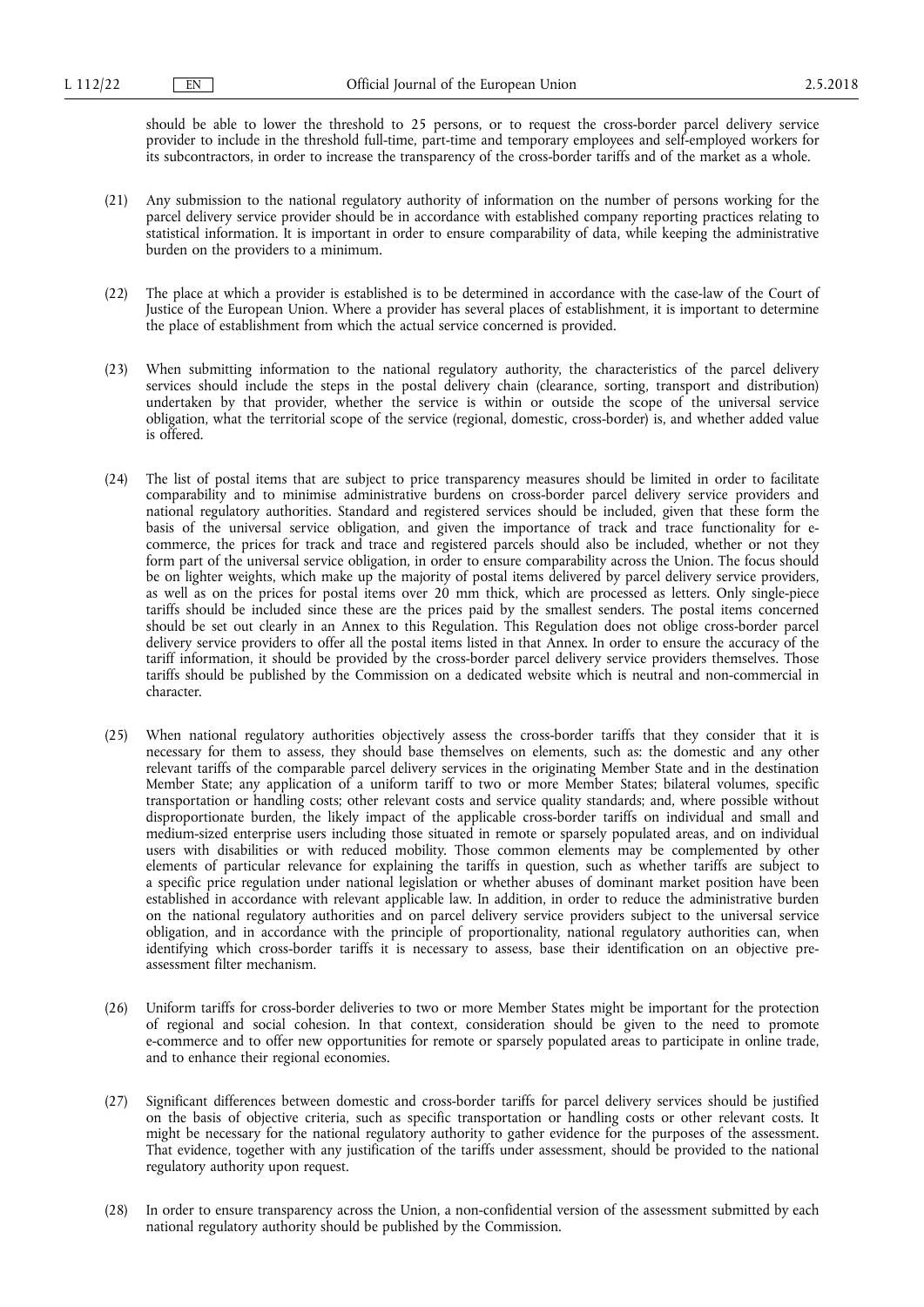- (29) In order to limit the administrative burden, parcel delivery service providers, national regulatory authorities and the Commission should transfer data electronically, and in particular should allow the use of e-signatures, as provided for in Regulation (EU) No 910/2014 of the European Parliament and of the Council (').
- (30) As markets for parcel delivery services are changing fast, the Commission should re-assess the efficiency and effectiveness of this Regulation, taking into account developments in e-commerce, and should submit a regular report to the European Parliament and to the Council. That report should be accompanied, where appropriate, by a legislative proposal for review to the European Parliament and the Council. That report should be produced with the involvement of all relevant stakeholders including the European Social Dialogue Committee for the postal sector.
- (31) The Commission should build on valuable input from the European Regulators group for Postal Services composed by representatives of the national regulatory authorities.
- (32) In order to ensure uniform conditions for the implementation of this Regulation, implementing powers should be conferred on the Commission to establish a form for the submission of such information by parcel delivery service providers to national regulatory authorities. Those powers should be exercised in accordance with Regulation (EU) No 182/2011 of the European Parliament and of the Council ( 2 ).
- (33) This Regulation respects the fundamental rights, and observes the principles, recognised in particular by the Charter of Fundamental Rights of the European Union, and should be implemented in accordance with those rights and principles.
- (34) Regulation (EU)  $2016/679$  of the European Parliament and of the Council ( $^3$ ) and Directive (EU)  $2016/680$  of the European Parliament and of the Council ( 4 ) apply to the processing of personal data within the framework of this Regulation.
- (35) Member States should lay down rules on penalties applicable to infringements of this Regulation and should ensure that they are implemented. Those penalties should be effective, proportionate and dissuasive.
- (36) Since the objectives of this Regulation, namely to establish the regulatory principles and rules necessary to improve regulatory oversight, to improve transparency of tariffs and to establish certain principles as regards cross-border parcel delivery services that should support competition, with the ultimate goal of fostering better cross-border parcel delivery services for users, and, in doing so, also of increasing consumer confidence in cross-border e-commerce, cannot be sufficiently achieved by the Member States but can rather, by reason of its scale and effects, be better achieved at Union level, the Union may adopt measures, in accordance with the principle of subsidiarity as set out in Article 5 TEU. In accordance with the principle of proportionality as set out in that Article, this Regulation does not go beyond what is necessary in order to achieve this objective,

HAVE ADOPTED THIS REGULATION:

## CHAPTER I

### **GENERAL PROVISIONS**

### *Article 1*

### **Subject matter and objectives**

This Regulation lays down specific provisions to foster better cross-border parcel delivery services, in addition to those laid down in Directive 97/67/EC, concerning:

(a) regulatory oversight related to parcel delivery services;

<sup>(</sup> 1 ) Regulation (EU) No 910/2014 of the European Parliament and of the Council of 23 July 2014 on electronic identification and trust services for electronic transactions in the internal market and repealing Directive 1999/93/EC (OJ L 257, 28.8.2014, p. 73).

<sup>(</sup> 2 ) Regulation (EU) No 182/2011 of the European Parliament and of the Council of 16 February 2011 laying down the rules and general principles concerning mechanisms for control by the Member States of the Commission's exercise of implementing powers (OJ L 55,  $28.2.\overline{2011}$ , p. 13).

<sup>(</sup> 3 ) Regulation (EU) 2016/679 of the European Parliament and of the Council of 27 April 2016 on the protection of natural persons with regard to the processing of personal data and on the free movement of such data, and repealing Directive 95/46/EC (General Data Protection Regulation) (OJ L 119, 4.5.2016, p. 1).

<sup>(</sup> 4 ) Directive (EU) 2016/680 of the European Parliament and of the Council of 27 April 2016 on the protection of natural persons with regard to the processing of personal data by competent authorities for the purposes of the prevention, investigation, detection or prosecution of criminal offences or the execution of criminal penalties, and on the free movement of such data, and repealing Council Framework Decision 2008/977/JHA (OJ L 119, 4.5.2016, p. 89).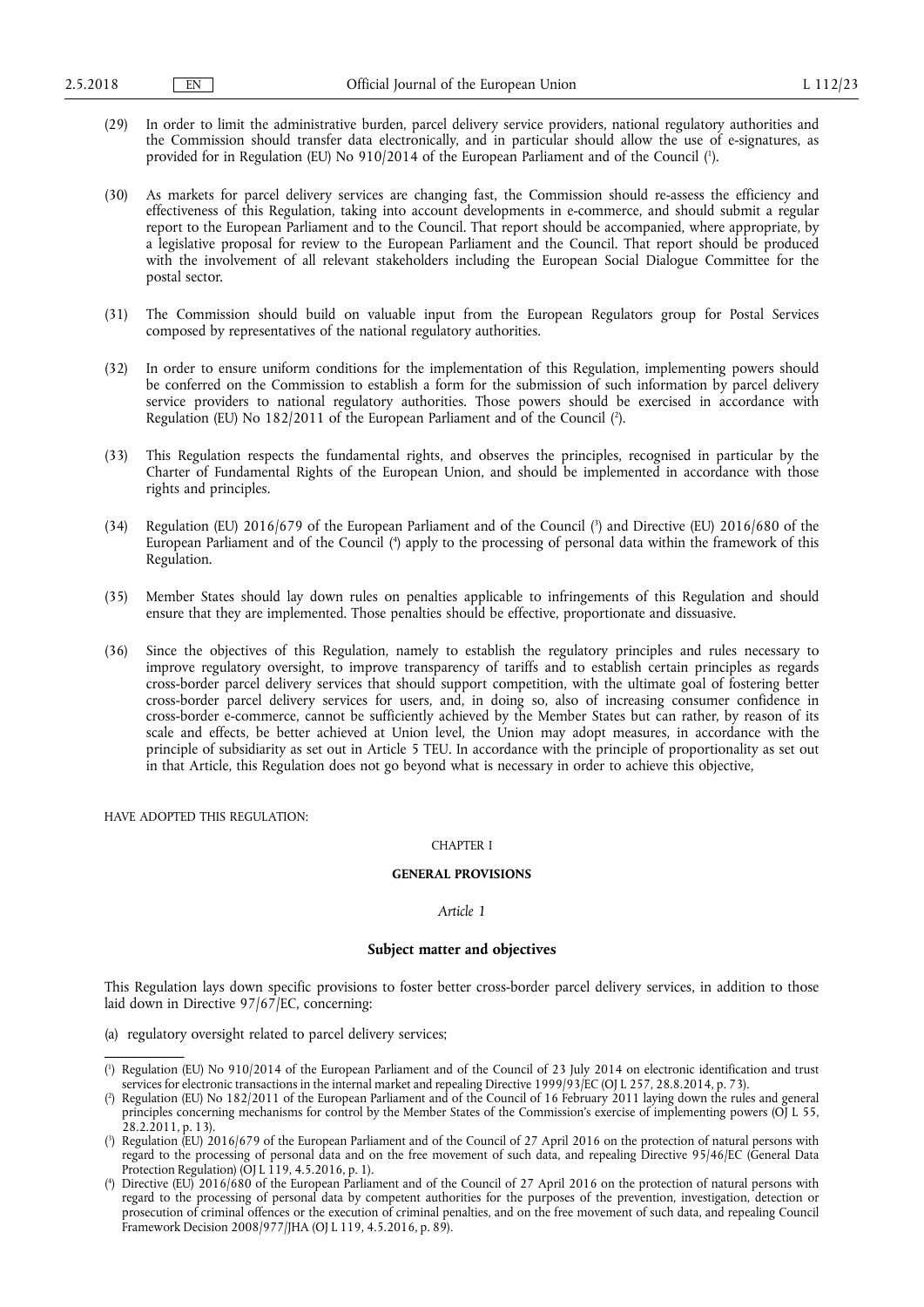- (b) transparency of tariffs, and assessment of tariffs for certain cross-border parcel delivery services for the purpose of identifying those that are unreasonably high;
- (c) information for consumers made available by traders concerning cross-border parcel delivery services.

### *Article 2*

### **Definitions**

For the purposes of this Regulation, the definitions in Article 2 of Directive 97/67/EC and in points 1, 2 and 5 of Article 2 of Directive 2011/83/EU apply. In addition, the following definitions apply:

- (1) 'parcel' means a postal item containing goods with or without commercial value, other than an item of correspondence, with a weight not exceeding 31,5 kg;
- (2) 'parcel delivery services' means services involving the clearance, sorting, transport and distribution of parcels;
- (3) 'parcel delivery service provider' means an undertaking that provides one or more parcel delivery services with the exception of undertakings established in one Member State alone, that only provide domestic parcel delivery services as part of a sales contract and as part of the contract personally deliver goods that are subject of that contract to the user;
- (4) 'subcontractor' means an undertaking that provides the clearance, sorting, transport or distribution of parcels for the parcel delivery service provider.

# *Article 3*

### **Level of harmonisation**

The requirements laid down in this Regulation are minimum requirements and shall not prevent any Member State from maintaining or introducing additional necessary and proportionate measures in order to achieve better cross-border parcel delivery services, provided that those measures are compatible with Union law.

# CHAPTER II

#### **REGULATORY OVERSIGHT**

#### *Article 4*

#### **Provision of information**

1. All parcel delivery service providers shall submit to the national regulatory authority of the Member State in which they are established the following information, unless that national regulatory authority has already requested and received it:

- (a) their name, legal status and form, registration number in a trade or similar register, VAT identification number, the address of their establishment and the contact details of a contact person;
- (b) the characteristics, and, where possible, a detailed description, of the parcel delivery services they offer;
- (c) their general terms and conditions for parcel delivery services, including details of complaints procedures for users and any potential limitations of liability.

2. Parcel delivery service providers shall inform the national regulatory authority of any change to the information referred to in paragraph 1 within 30 days.

3. By 30 June of each calendar year, all parcel delivery service providers shall submit to the national regulatory authority of the Member State in which they are established the following information, unless that national regulatory authority has already requested and received it:

- (a) the annual turnover in parcel delivery services for the previous calendar year in the Member State in which they are established, broken down into domestic, incoming and outgoing cross-border parcel delivery services;
- (b) the number of persons working for them over the previous calendar year involved in the provision of parcel delivery services in the Member State in which they are established, including breakdowns showing the number of persons by employment status, and in particular, those working full-time and part-time, those who are temporary employees and those who are self-employed;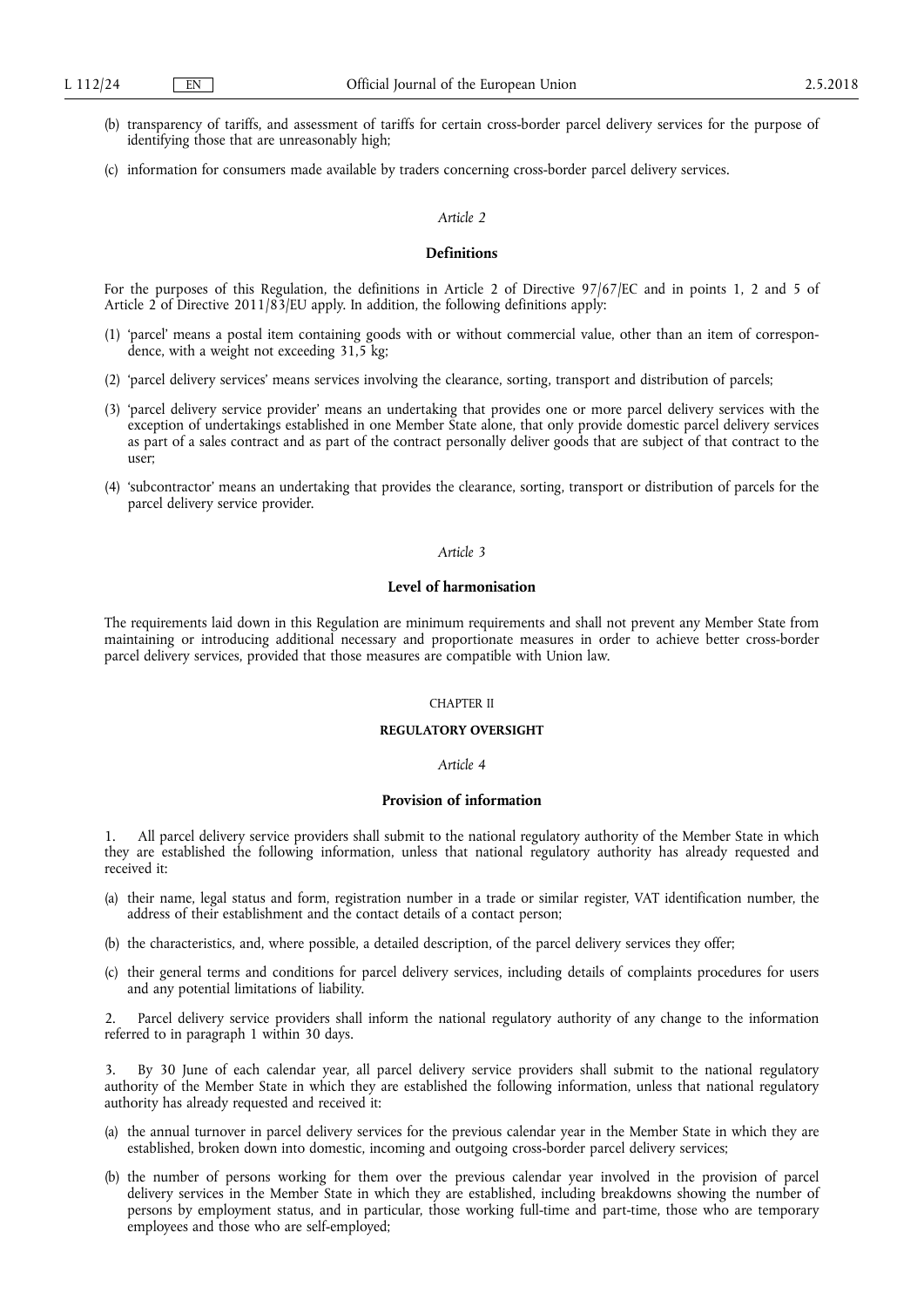- (c) the number of parcels handled over the previous calendar year in the Member State in which they are established, broken down into domestic, incoming and outgoing cross-border parcels;
- (d) the names of their subcontractors, together with any information that they hold concerning the characteristics of parcel delivery services provided by those subcontractors;
- (e) where available, any publicly accessible price list applicable on 1 January of each calendar year for parcel delivery services.

4. By 23 September 2018, the Commission shall adopt an implementing act, establishing a form for the submission of the information referred to in paragraphs 1 and 3. That implementing act shall be adopted in accordance with the examination procedure referred to in Article 12.

5. The national regulatory authorities may impose information requirements additional to those referred to in paragraphs 1 and 3, provided that they are necessary and proportionate.

6. Paragraphs 1 to 5 shall not apply to any parcel delivery service provider which had over the previous calendar year on average fewer than 50 persons working for it and involved in the provision of parcel delivery services in the Member State in which that provider is established, unless that provider is established in more than one Member State. A national regulatory authority may include in the threshold of 50 persons the persons working for the parcel delivery service provider's subcontractors.

7. Notwithstanding paragraph 6, a national regulatory authority may request the information to be submitted under paragraphs 1 to 5 by any parcel delivery service provider which employed over the previous calendar year on average between 25 and 49 persons where the specificities of the Member State concerned so require and provided that it is necessary and proportionate to ensure conformity with this Regulation.

# *Article 5*

# **Transparency of cross-border tariffs**

1. All cross-border parcel delivery service providers other than those excluded by Article 4(6) and (7) shall provide the national regulatory authority of the Member State in which they are established with the public list of tariffs applicable on 1 January of each calendar year for the delivery of single-piece postal items, other than items of correspondence, falling within the categories listed in the Annex. That information shall be provided by 31 January of each calendar year.

The national regulatory authorities shall without delay and by 28 February of each calendar year submit the public lists of tariffs obtained in accordance with paragraph 1 to the Commission. The Commission shall publish them on a dedicated website by 31 March of each calendar year, and shall ensure that the dedicated website is neutral and noncommercial in character.

## *Article 6*

#### **Assessment of cross-border single-piece parcel tariffs**

1. On the basis of the public lists of tariffs obtained in accordance with Article 5, the national regulatory authority shall identify, for each of the single-piece postal items listed in the Annex, the cross-border tariffs of the parcel delivery service provider that originates in its Member State and that are subject to a universal service obligation that the national regulatory authority objectively considers necessary to assess.

2. The national regulatory authority shall objectively assess, in accordance with the principles in Article 12 of Directive 97/67/EC, the cross-border tariffs identified under paragraph 1 in order to identify those cross-border tariffs that it considers to be unreasonably high. In that assessment, the national regulatory authority shall in particular take into account the following elements:

- (a) the domestic and any other relevant tariffs of the comparable parcel delivery services in the originating Member State and in the destination Member State;
- (b) any application of a uniform tariff to two or more Member States;
- (c) bilateral volumes, specific transportation or handling costs, other relevant costs and service quality standards;
- (d) the likely impact of the applicable cross-border tariffs on individual and small and medium-sized enterprise users including those situated in remote or sparsely populated areas, and on individual users with disabilities or with reduced mobility, where possible without imposing a disproportionate burden.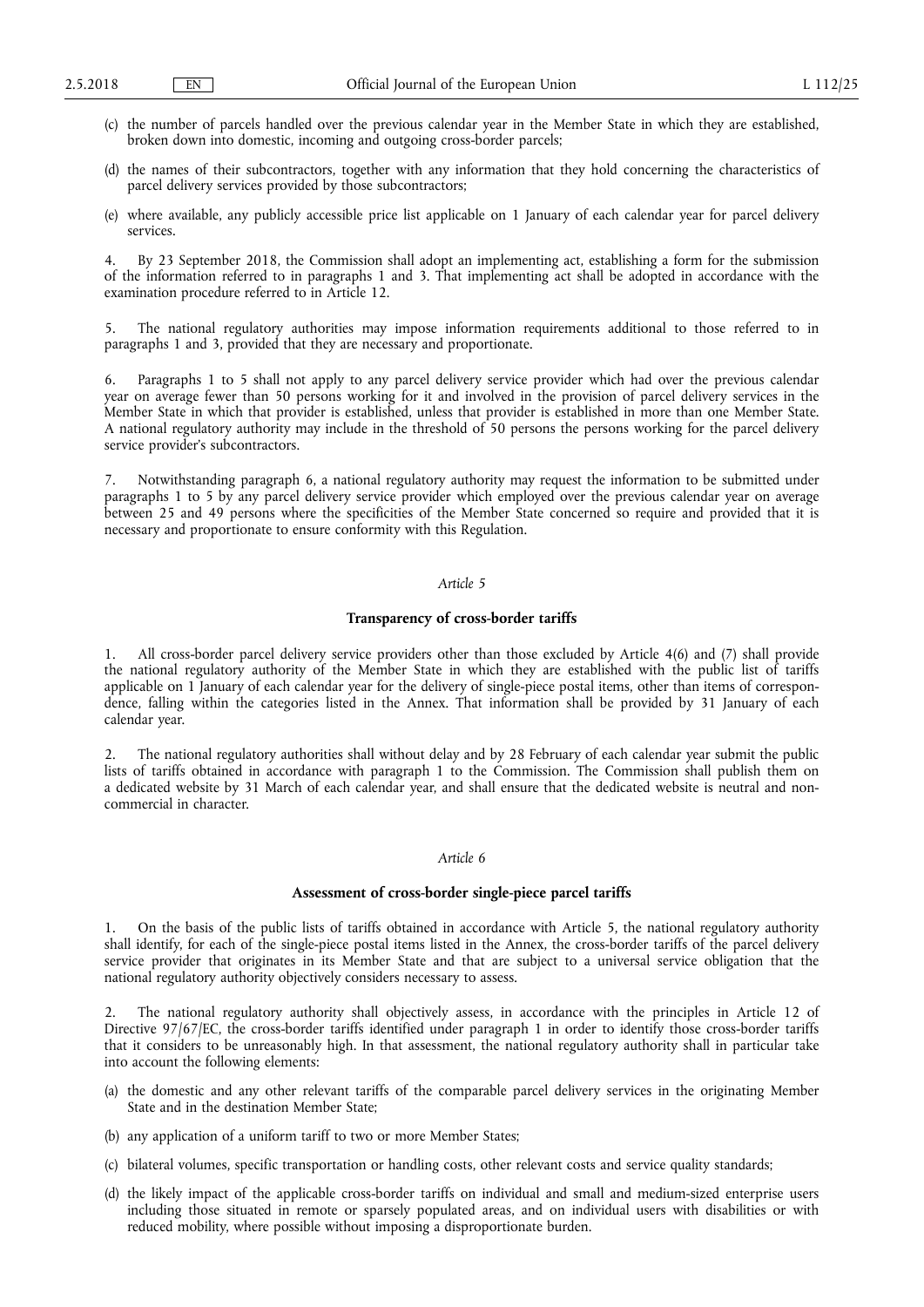3. In addition to the elements in paragraph 2, the national regulatory authority may, when it considers it to be necessary, in particular also take into account the following elements:

(a) whether tariffs are subject to a specific price regulation under national legislation;

(b) abuses of dominant market position established in accordance with relevant applicable law.

4. The Commission shall set out guidelines on the methodology to be used in respect of the elements listed in paragraphs 2 and 3.

5. For the purposes of the assessment referred to in paragraph 2, the national regulatory authority shall, when it considers that it is necessary, request any further relevant evidence in relation to those tariffs that is needed for the assessment to be made.

6. The evidence referred to in paragraph 5 shall be provided to the national regulatory authority within one month of receipt of the request, together with any justification of the tariffs under assessment.

7. The national regulatory authority shall submit its assessment to the Commission by 30 June of the relevant calendar year. In addition, the national regulatory authority shall provide a non-confidential version of that assessment to the Commission.

8. The Commission shall publish the non-confidential version of the assessment provided by the national regulatory authorities without delay and in any event within one month of receipt.

### *Article 7*

### **Information to consumers**

For contracts falling within the scope of Directive 2011/83/EU, all traders concluding sales contracts with consumers that include the sending of cross-border parcels shall, where possible and applicable, make available, at the precontractual stage, information about the cross-border delivery options in relation to the specific sales contract and charges payable by consumers for the cross-border parcel delivery, as well as, where applicable, their own complaints handling policies.

## CHAPTER III

### **FINAL PROVISIONS**

# *Article 8*

### **Penalties**

1. Member States shall lay down the rules on the penalties applicable to infringements of this Regulation and shall take all measures necessary to ensure that they are implemented. The penalties provided for shall be effective, proportionate and dissuasive.

2. Member States shall, by 23 November 2019, notify the Commission of the provisions of their laws which they adopt pursuant to paragraph 1 and shall notify it, without delay, of any subsequent amendment affecting them.

#### *Article 9*

#### **Confidentiality**

Any confidential business information provided in accordance with this Regulation to national regulatory authorities or to the Commission shall be subject to strict confidentiality requirements under the applicable provisions of Union and national law.

#### *Article 10*

### **Application**

Except where this Regulation specifically provides otherwise, this Regulation shall be without prejudice to Union and national law, to appropriate authorisation procedures applicable to parcel delivery service providers, to social and employment rules and to requirements to submit information to national regulatory authorities.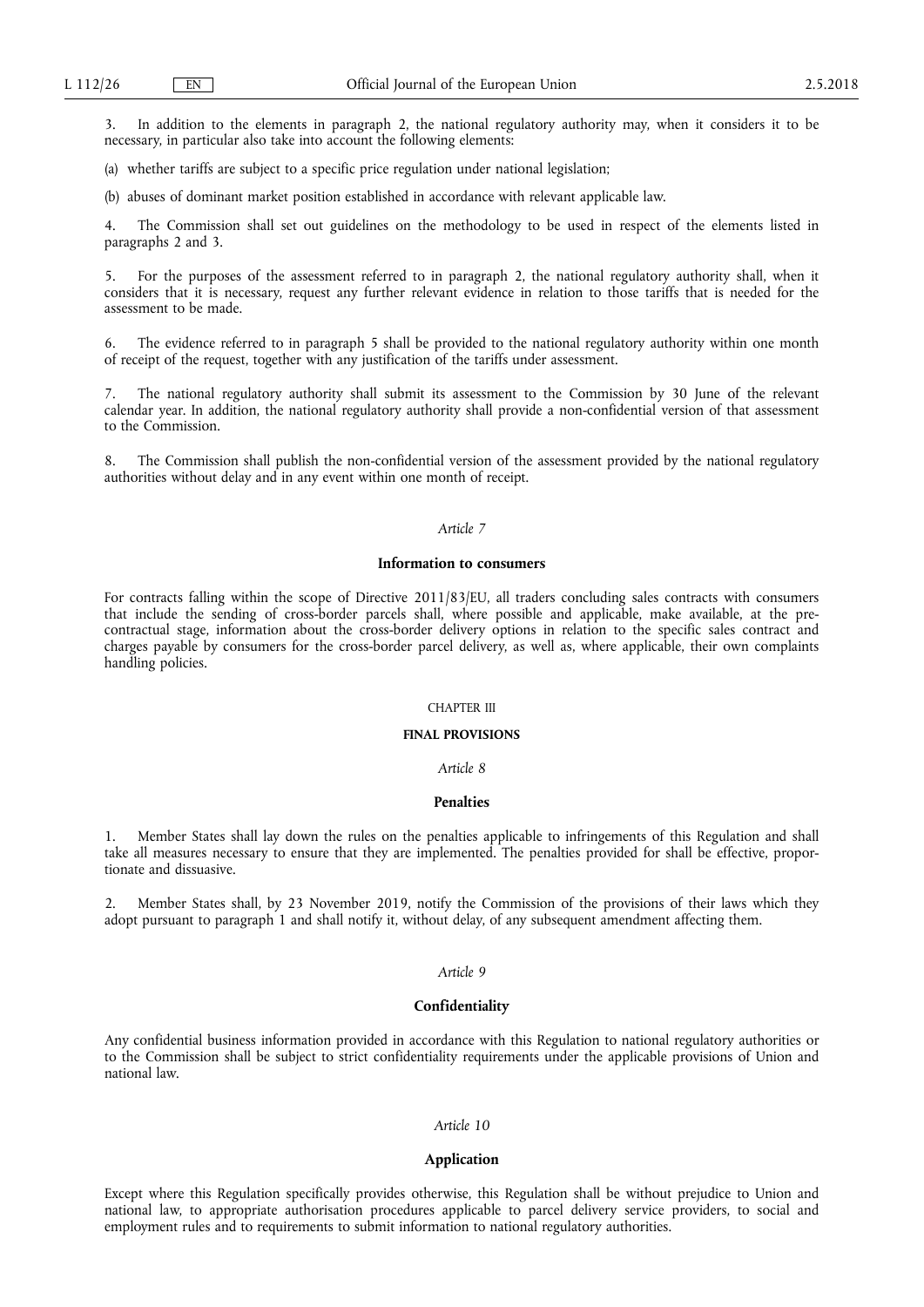#### *Article 11*

## **Review**

By 23 May 2020, and thereafter every three years, the Commission shall submit to the European Parliament, the Council and the European Economic and Social Committee an evaluation report on the application and implementation of this Regulation, accompanied, where necessary, by a legislative proposal for its review. All relevant stakeholders should be involved and informed before the production of that report.

The Commission shall evaluate at least the following:

- (a) the contribution of this Regulation to the improvement of cross-border parcel delivery services, including the affordability for SMEs and individuals, especially those located in remote or sparsely populated areas and whether the transparency of cross-border tariffs has improved;
- (b) the impact of this Regulation on cross-border parcel delivery levels and e-commerce, including data on delivery charges;
- (c) the extent to which national regulatory authorities have had difficulties applying this Regulation, including a quantitative analysis of the administrative consequences;
- (d) progress made concerning other initiatives for completing the single market for parcel delivery services, and in particular progress in the fields of consumer protection and development of standards.

# *Article 12*

## **Committee procedure**

1. The Commission shall be assisted by the Postal Directive Committee established by Article 21 of Directive 97/67/EC. That committee shall be a committee within the meaning of Regulation (EU) No 182/2011.

2. Where reference is made to this paragraph, Article 5 of Regulation (EU) No 182/2011 shall apply.

### *Article 13*

### **Entry into force**

This Regulation shall enter into force on the twentieth day following that of its publication in the *Official Journal of the European Union*.

This Regulation shall apply from 22 May 2018, with the exception of Article 8, which shall apply from 23 November 2019.

This Regulation shall be binding in its entirety and directly applicable in all Member States.

Done at Strasbourg, 18 April 2018.

*For the European Parliament The President*  A. TAJANI

*For the Council The President*  L. PAVLOVA